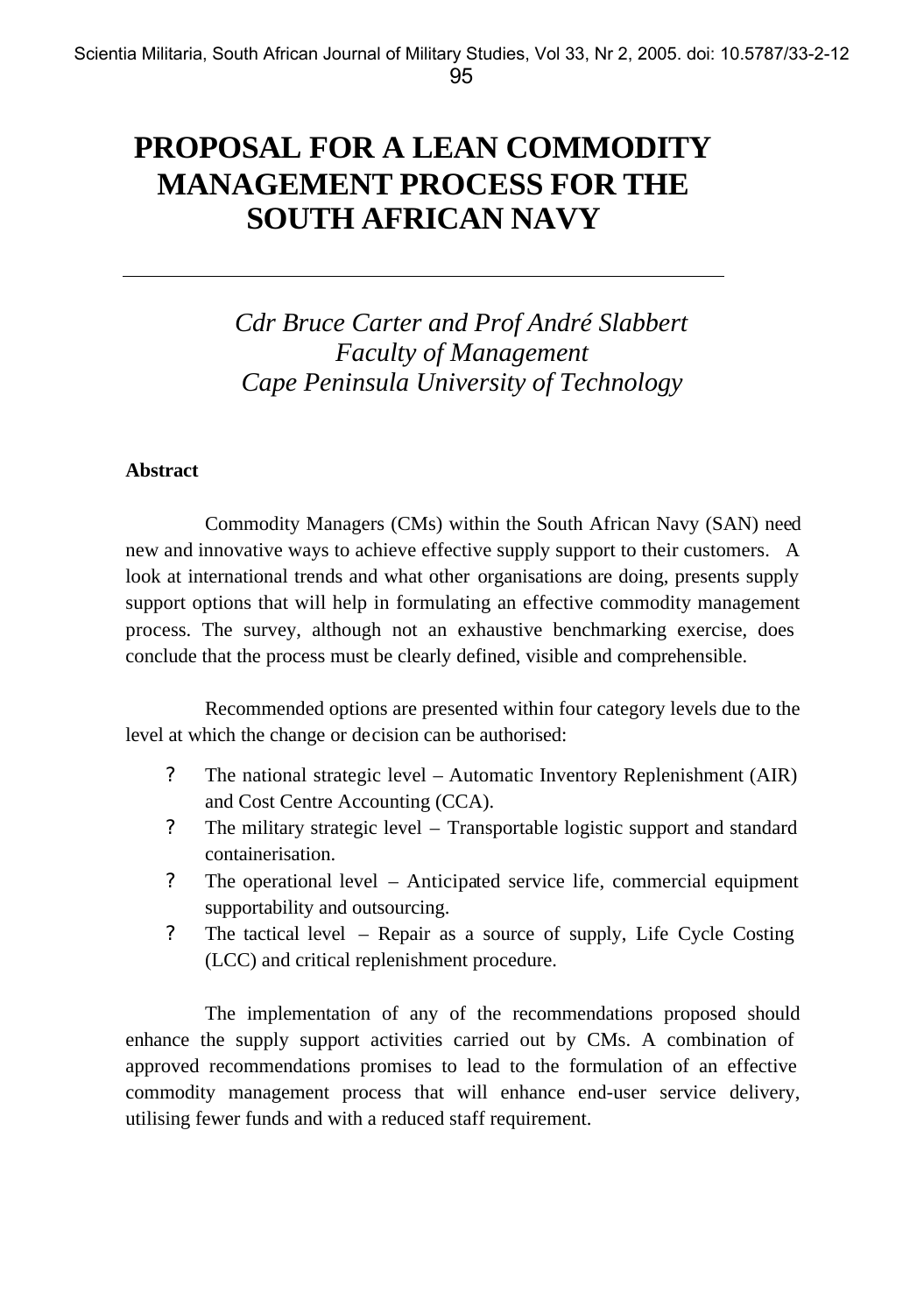#### **Introduction**

Since the transformation of the SAN's organisational structure from 2000/2001 to date, the Commodity Management subsection has not formulated a clear process in which to execute newly required functions. The "old way" of provisioning, which involved spending enormous amounts of money on maintaining high stock levels and running supply processes through an overly large staff component, is over. The 'new Navy' will have to survive with less funds and fewer staff. This changed circumstance calls for a more efficient and effective provisioning process. The lack of a clearly defined process is currently causing considerable confusion and frustration and is impacting on end-users who are not being adequately supported.

#### **Background**

The SAN supply chain process, as graphically represented in Figure 1.1, starts with the end-users (ships and maintenance units) who are known as Force Structure Elements (FSEs). These FSEs submit their requirements to the Base Supply Organisation (BSO) of the General Support Base – Naval Base Simon's Town (GSB-NBS), which processes the requirement on the computerised supply chain data-management system. If stock is available, then a direct issue is made from the depots to the BSO for distribution to the FSE requesting the item.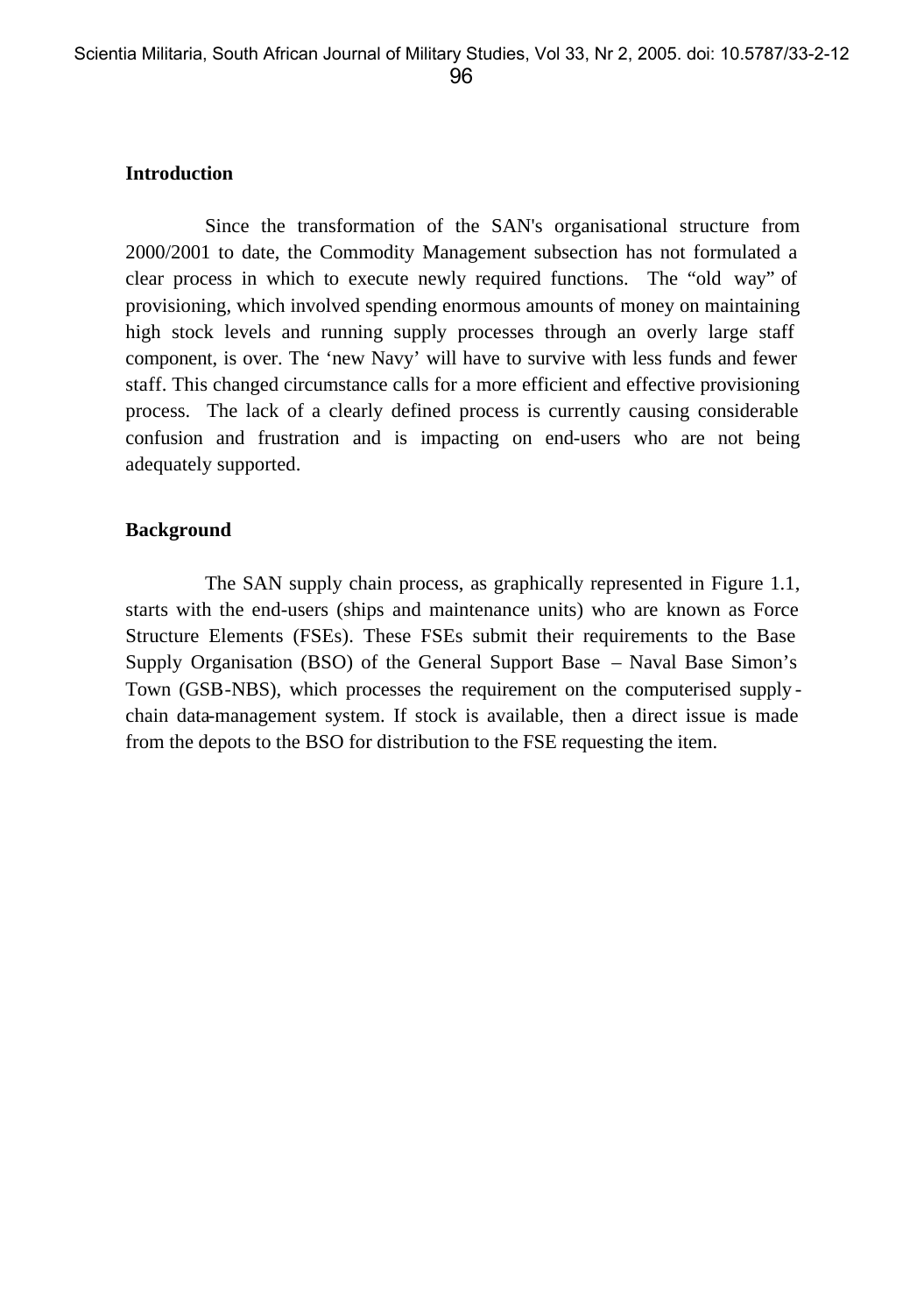

**Figure 1: SAN's supply chain process**

If no stock is available, then the request is registered as a "dues out" and prints a Provisioning Advice (PA) notification at the Commodity Management subsection. This PA is then processed and passed to the Simon's Town Procurement Service Centre (SPSC) in the form of a "procurement package", which usually indicates the items requested as well as additional depot stock. The SPSC then advertises the requirement, receives and adjudicates the quotations and awards a Government Order (GO) to the company with the lowest price to the required specification. A delivery date is indicated and the company awarded the GO has until that date to deliver the item/s to the depot indicated. The depot receives the item/s, checks for quality and quantity, places the item/s in the store and updates the computer system. The "dues out" is then issued against the requested quantity and delivered to the BSO for distribution to the FSE.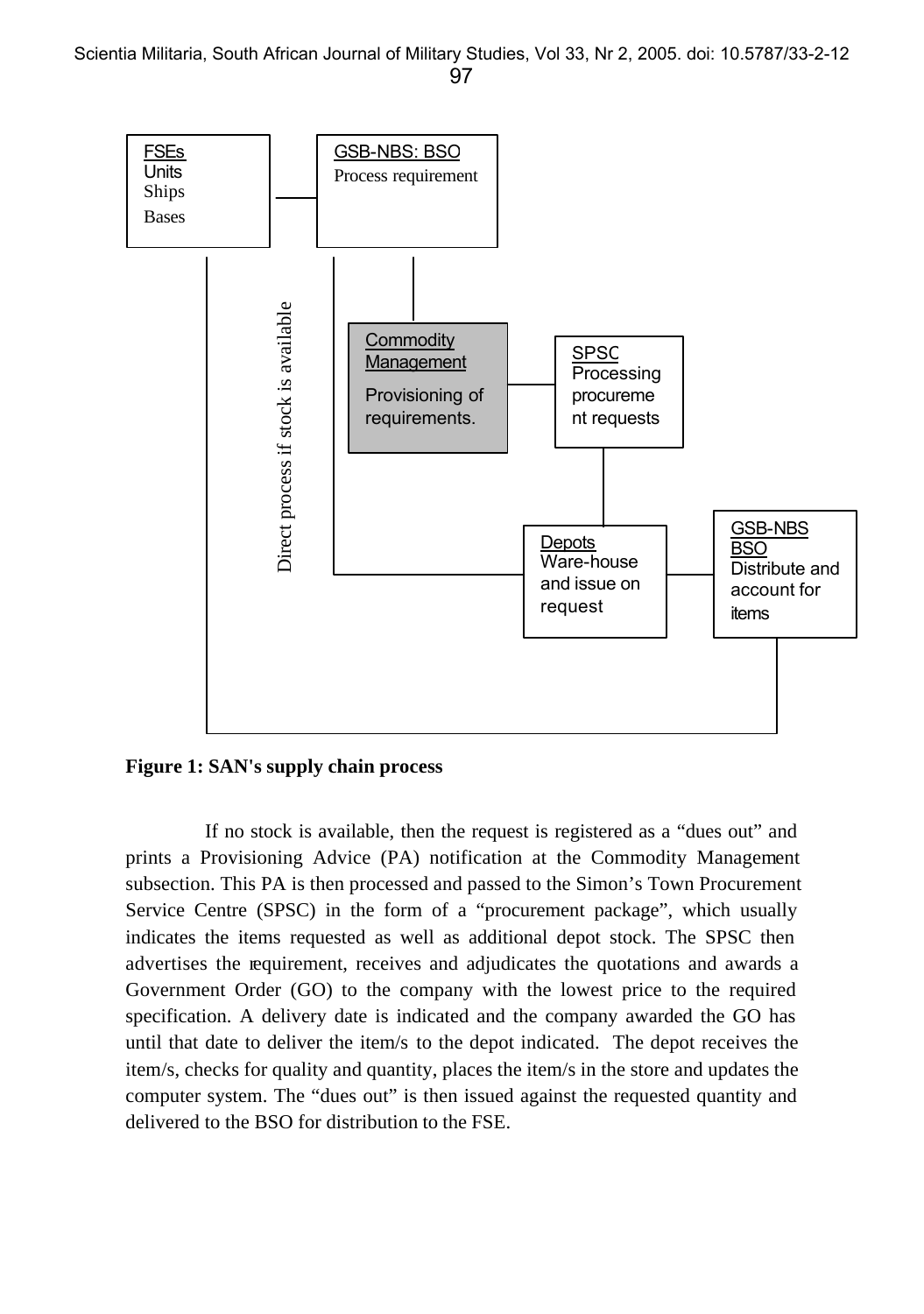Although the SAN transformed to a new structure in 2000, the provisioning section merely went from being managed by Replenishment Officers to being managed by CMs. Transformation was nothing more than a name change and a change in the command structure. The method of provisioning, however, has not changed and CMs are doing the same old thing but in a new structure. The only guidelines available to CMs are laid down in SANGP1D (South African Navy, 2000: 27-28) and they are as follows:

- ? Establishing, maintaining and managing Supply Support Plans based on the supply support requirements and the Logistic Support Analysis (LSA) records for their allocated product system.
- ? Managing the most cost effective supply support for these product systems. This entails setting specifications, identifying and codifying the required items and disposing of items at the end of their life cycle.
- ? Managing the materiel requirement plans in order to ensure that requirements are satisfied on time.
- ? Conducting inventory control, and initiating and monitoring procurement action of items for the allocated product systems.

These guidelines indicate what the CMs must do, but do not direct them regarding how to achieve their required goals.

# **Real change is required**

In order to implement a real customer-based service, process changes are required and these processes must be clearly defined and documented so that they are visible and understood by the FSE customers. Van Weele (2000:9) states that "companies increasingly are organising their activities around processes, which are relevant for their customers, rather than their functions." From a military perspective even militaries in the Developed World have to embrace change. Vice-Admiral Sir Jeremy Blackham (2002:62), the UK Deputy Chief of the Defence Staff stated that the acquisition process must offer "greater value for the customer, greater certainty for the supplier, more effective capability for the frontline." He contends that there needs to be a fresh way of doing things which is compatible with current needs and responsive to the challenges of current circumstances; and that this demands new understanding, new mindsets, new approaches and new tools.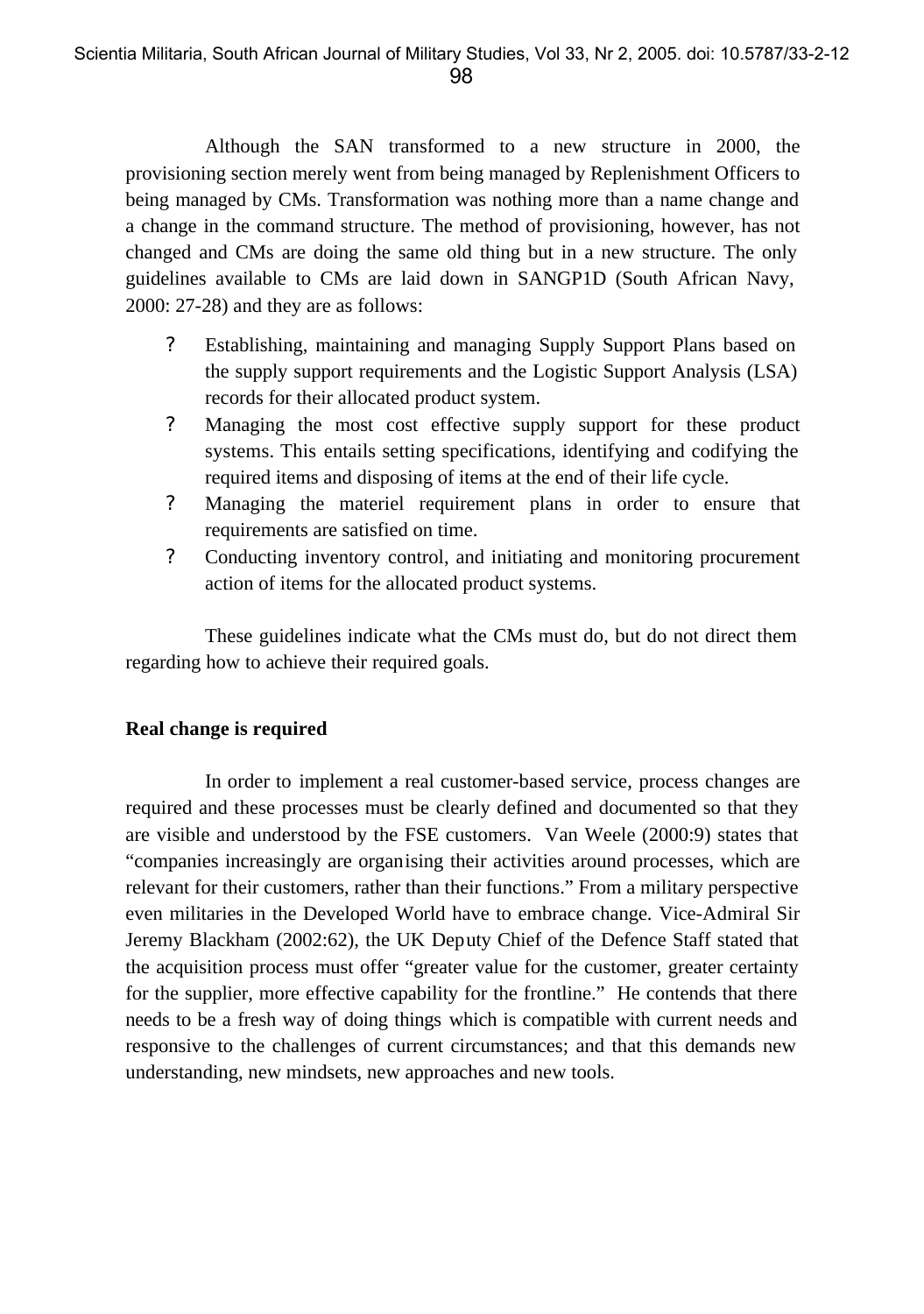#### **Government practice and levels of authority**

Dobler and Burt (1996: 746) believe that procurement in not-for-profit institutions and governments is similar in many ways to procurement in industrial organisations. They state that "the fundamental objectives are to identify sources of needed materials and to acquire those items when needed, as economically as possible within accepted standards of quality. The function must be able to react quickly, effectively and efficiently to requirements and policies and procedures must conform to sound business practice."

Notwithstanding the similarities, procurement in not-for-profit institutions and governments differs from procurement in industry in several respects. Most significantly, procurement in the not-for-profit and governmental sectors, such as the South African National Defence Force (SANDF), is a stewardship function, as the SANDF spends funds derived from national taxes in support of activities that the Government has decided to provide on behalf of its people. Consequently the supply support functions within the SANDF have become regulated, defined and controlled by innumerable laws, rules and regulations, and policies into which the Commodity Management subsections must integrate and operate in order to satisfy taxpayers that their money is being well spent. The SANDF, however, should achieve a balance between restrictive regulations and the provision of an effective user-friendly commodity management process for operators and end user FSEs.

A look at international trends and what other organisations are doing will help in formulating effective supply support activities leading to an effective commodity process. This will be presented in the four levels of authority:

- ? National strategic level: These are recommendations that have a long term impact and affect the national framework. These recommendations can only be approved at Ministerial level.
- ? Military strategic level: These are recommendations that impact all Arms of Service (AoS). The SAN must thus interface with the other AoS. These recommendations can only be approved at Department of Defence level.
- ? Operational level: These recommendations affect only the SAN and can be approved at Navy Office level.
- ? Tactical level: These recommendations only affect the Fleet Logistics supply support infrastructure and can be approved by the Director of Fleet Logistics for implementation.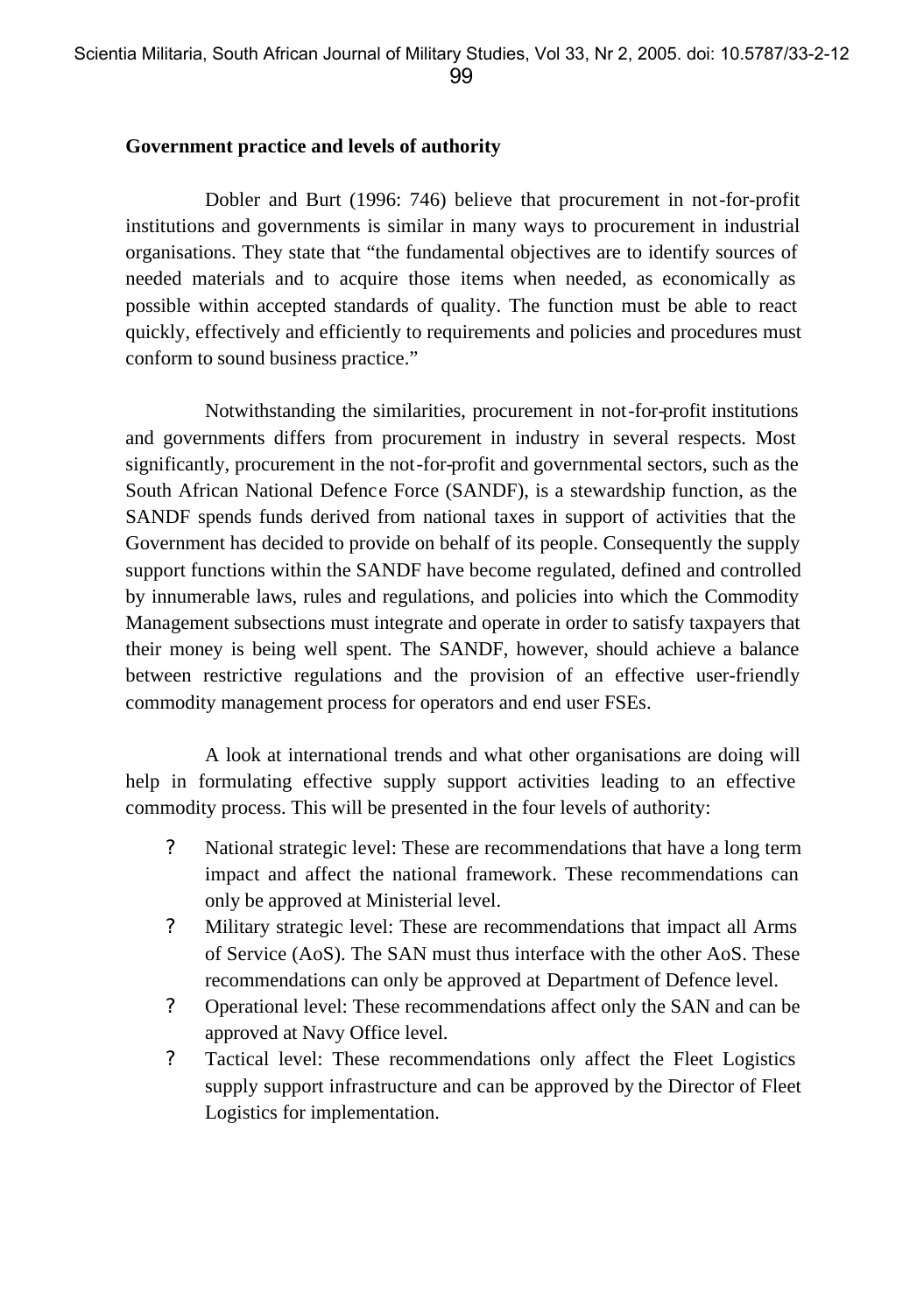#### **National strategic level recommendations**

#### *Automatic Inventory Replenishment (AIR)*

Hughes, Ralf and Michels (1998:106) contend that inventory management for multi-use, low-value items should be provisioned on an Automatic Inventory Replenishment (AIR) system where the supplier holds the stock and is linked into the computer system of the organisation. They state that "the aim is to improve efficiency in the ordering and replenishment process and provide the supplier with more freedom to respond directly to the purchaser's requirements."

This system presents an effective opportunity in supply support for CMs, as it involves the supplier being responsible for the holding and supply of stock at a fixed price over the contracted period. It further reduces the need for large internal stock levels. This will free up funds for more effective usage and prevent funds being tied up in stock. It will further reduce large write off costs, should the items become obsolete. This system holds enormous advantages in cost saving and staff optimisation.

Approval for this system will have to be obtained at Ministerial level as it will involve a deviation from stock holding and procurement practices.

#### *Cost Centre Accounting (CCA)*

An interview with Mr D. Steyn, Material Manager for the City of Cape Town, revealed that his organisation uses Cost Centre Accounting (CCA). A cost centre is a section with a budget responsibility, and all stores issued are reflected against the cost centre requiring them. According to Steyn (2003), stock items required by users are drawn from the store against a "Reservation" form. There are no restrictions regarding what users can draw from the store, or what quantities they may request, but all items issued are registered against a cost centre.

The Cost Centre Manager (CCM) is responsible for whatever is ordered and used. The cost centre works on the basis that at the beginning of each year the CCM gets an allocated budget, which is divided into different commodity groups. Every time an item is supplied to this centre, the cost is deducted from the total allocated. The manager is responsible for keeping within the budget.

This approach is very different to central Government accounting where managers must budget three years in advance for specific requirements and must then expend the funds against a central accounting process. Currently managers have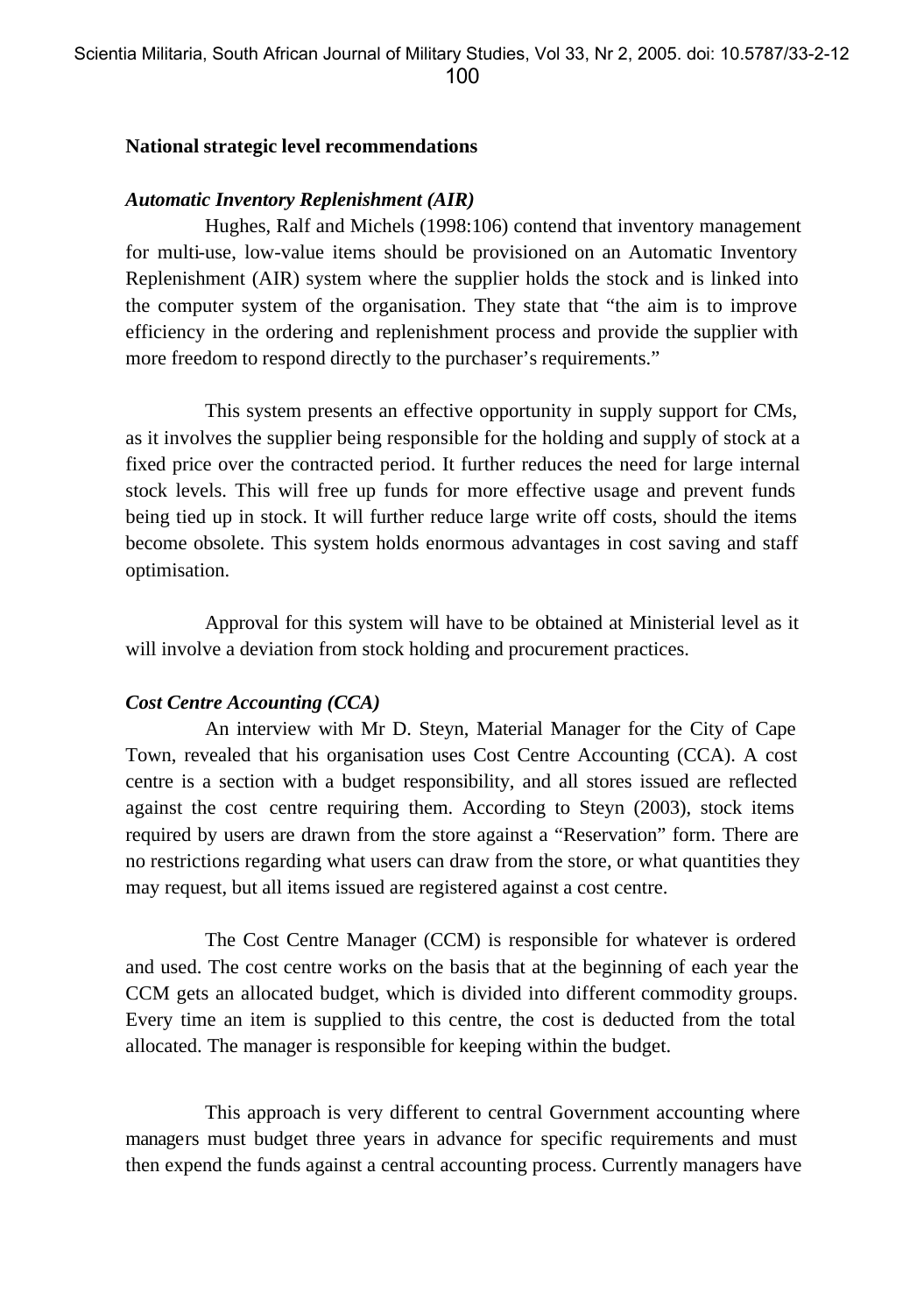enormous processes to overcome should they require budgeted funds for alternative needs. These processes are very time consuming and labour intensive. The other challenge regarding centralised control is that allowances have to be monitored constantly and then amended when deviations are required. The cost centre approach gives managers greater freedom with fewer administrative processes, but still holds them accountable. It is recommended that due to the advantages of CCA the National Treasury should consider the implementation of this accounting system within all sections of the SANDF.

#### **Military strategic level recommendations**

# *Transportable logistic support*

The SAN currently stores certain critical items in portable containers known as Transportable Logistic Support (TLS). The purpose of logistics support, according to British Maritime Doctrine (United Kingdom; Ministry of Defence, 1999:146), is to ensure the provision, sustainability and recovery of forces at the required level for the duration of operations. CMs will in future be required to interface with the SANDF joint operational planning staff in order to supply vessels that may be deployed as part of a SANDF task force. Currently no SANDF doctrine is available for joint operations, but the following principles stated in the British Maritime Doctrine (United Kingdom; Ministry of Defence, 1999:147) apply:

- ? Foresight: Planning to ensure that the right supplies are delivered to the right place at the right time.
- ? Economy: Logistical resources will usually be in short supply and sufficiency should be the objective of the logistician. It is possible to overplan as well as under-plan logistical requirements. In the case of overplanning, it can consume resources that could have been better devoted to combat forces.
- ? Flexibility: A logistics plan must be flexible and capable of responding to inevitable changes in the operational plan.

To achieve maximisation of these principles a transportable on site store with an online accounting system will greatly enhance alongside service delivery and operational support.

The challenge with the current SAN TLS is that the items in stock are not linked to the depot accounting system, and issues against the TLS are not calculated within the main depot accounting system. Thus turnover data is not calculated within the reorder point. This means that the items within this store are not being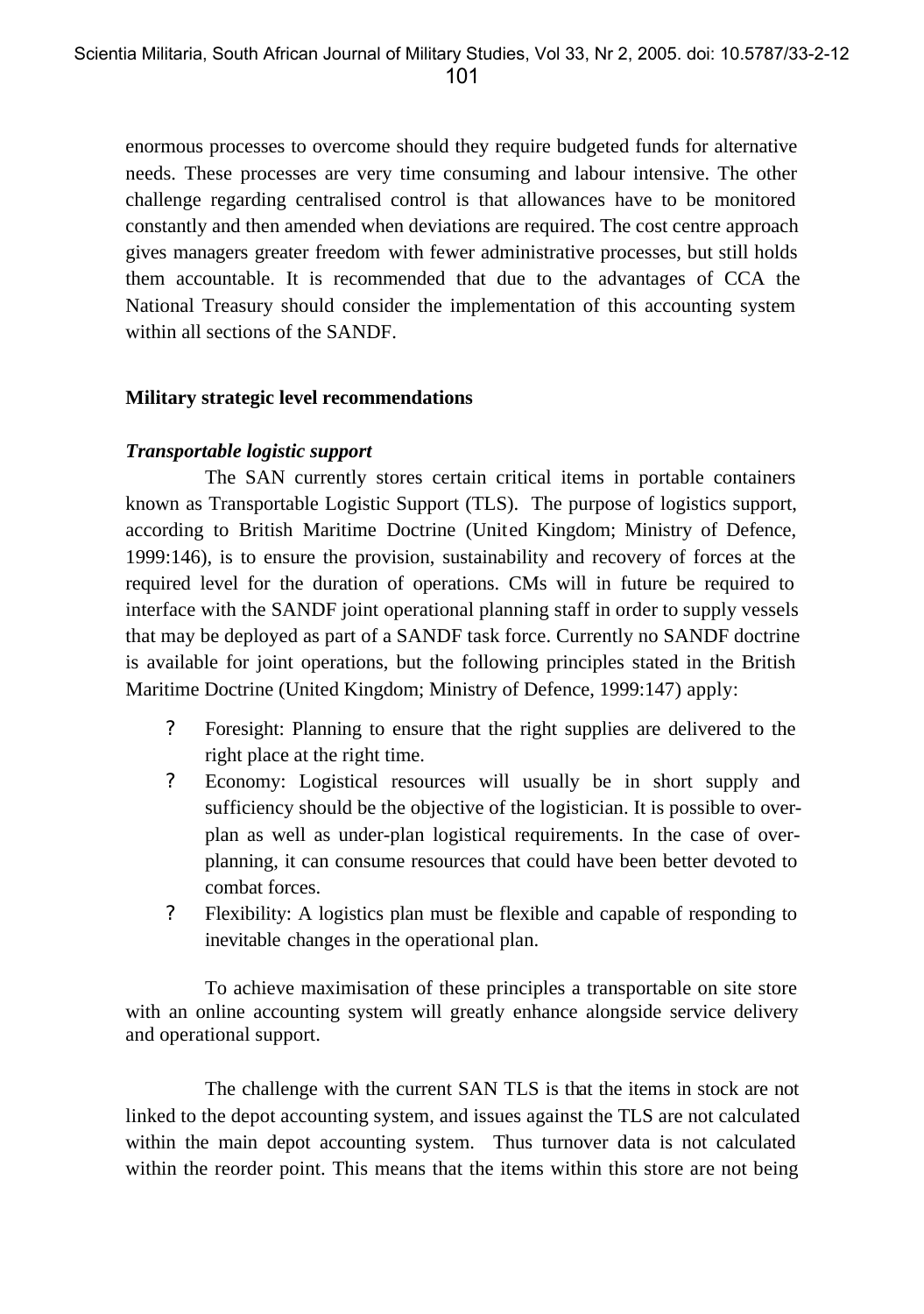effectively utilised and CMs are not getting insight into long-term usage. Furthermore, the supply depot is currently situated at Wingfield in Goodwood. This places the depot about 35 km from the end users in Simon's Town. This means that even fast-moving items, of which ample stock may be available, cannot be issued immediately as they have to be packed in a truck and delivered to the Simon's Town distribution centre.

A transportable on site store with online accounting will enable end users to obtain items of supply simply by walking into the store with the necessary documentation and immediately signing for the required items. This will also enhance control, as the possibility of breakages during transit will be eliminated and transport costs will be reduced.

#### *Standard containerisation for operational sustainment*

Standard containerisation ties in closely with logistic support. The importance of sustained reach in terms of the British Maritime Doctrine (United Kingdom; Ministry of Defence, 1999:154) is that good forward support ability gives forces the capability of carrying out sustained operations at great distances from their home bases. This is achieved by:

- ? Replenishment by Fleet Support Vessels. This option is however, expensive and is only feasible in the case of larger maritime nations. The RSA only has one vessel capable of contributing to this task, the *SAS Drakensberg*. However, no vessel can remain at sea indefinitely and the vessel will have to be taken out of service at regular intervals for upkeep and maintenance.
- ? Ships Taken Up From Trade (STUFT). The option of chartering a civilian vessel provides a useful alternative, and it is far less costly to charter a ship for a limited period than to run a ship continuously. There are, however, a few disadvantages in that ships' operators and crew are unlikely to take their vessels into a combat environment. This option works best for strategic sealift where equipment and supplies are put ashore in a host nation's port. Supplies are then moved into the theatre of operation.
- ? Host Nation Support (HNS). This is a strategic partnership arranged at political level for the sustained support of forces operating far from home bases.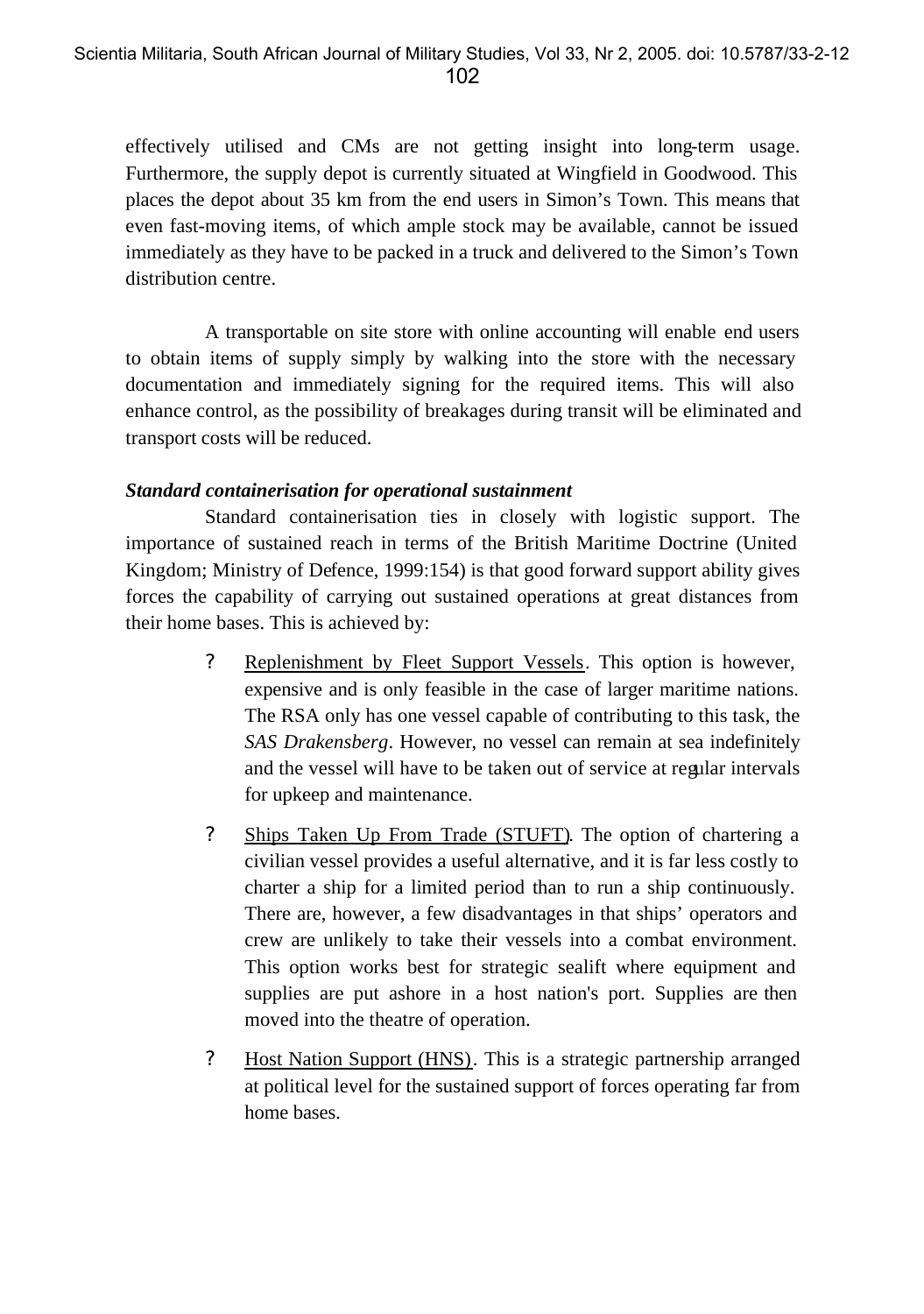The New Zealand Defence Force (New Zealand; Ministry of Defence, 2000:77-83), in an analysis of its sealift capabilities, conducted an exercise to determine the most economical application of this strategic requirement. They concluded that due to the expense chartering would only be used in conjunction with other nation operations, where 'lead nation' (US or British) capabilities would be used. The other aspect that this investigation highlighted is that RO-RO ships (ships with ramps that allow containerised cargo to be driven on and off) were the most useful for military operations. Container ships offered a slower and less flexible capability.

Thus the standardised containerisation of a transportable store with a purpose built transport system will be deployable by any of the forward support options. This is particularly important in the current situation where the SANDF is being called upon to participate in African peace support operations.

#### **Operational level recommendations**

#### *Anticipated service life*

The United States of America (US) Department of Defense (1997) has published a handbook that acts as a guide to the military supply chain process and provides doctrine needed to support their supply chain process. The handbook is titled the *Department of Defence Handbook, Acquisition Logistics, MIL-HDBK-502*. One of the relevant topics that can benefit the SAN is Anticipated Service Life. MIL-HDBK-502 (1997:5-5) states that "[m]aintaining a support capability for outdated technology is expensive and limits opportunities to use contractor support because the number of sources that can support the older technology reduce dramatically as it is replaced with new technology."

It must be noted that support to outdated equipment is difficult. Haub (1997:1) supports this by stating that "[d]iminishing Manufacturing Sources and Material Shortages (DMSMS) have been confronting program managers, logisticians and item managers in the US Department of Defense and private industry for more than 20 years." DMSMS is defined as "the loss of, or impending loss of, the last known supplier of an item or raw material."

A proactive approach to this problem is therefore needed and the solutions, according to Haub (1997:3), may include reclamation, redesign, reverse engineering and life of type buying. The only option affordable to the SAN is reclamation. This involves placing certain systems aside for cannibalisation of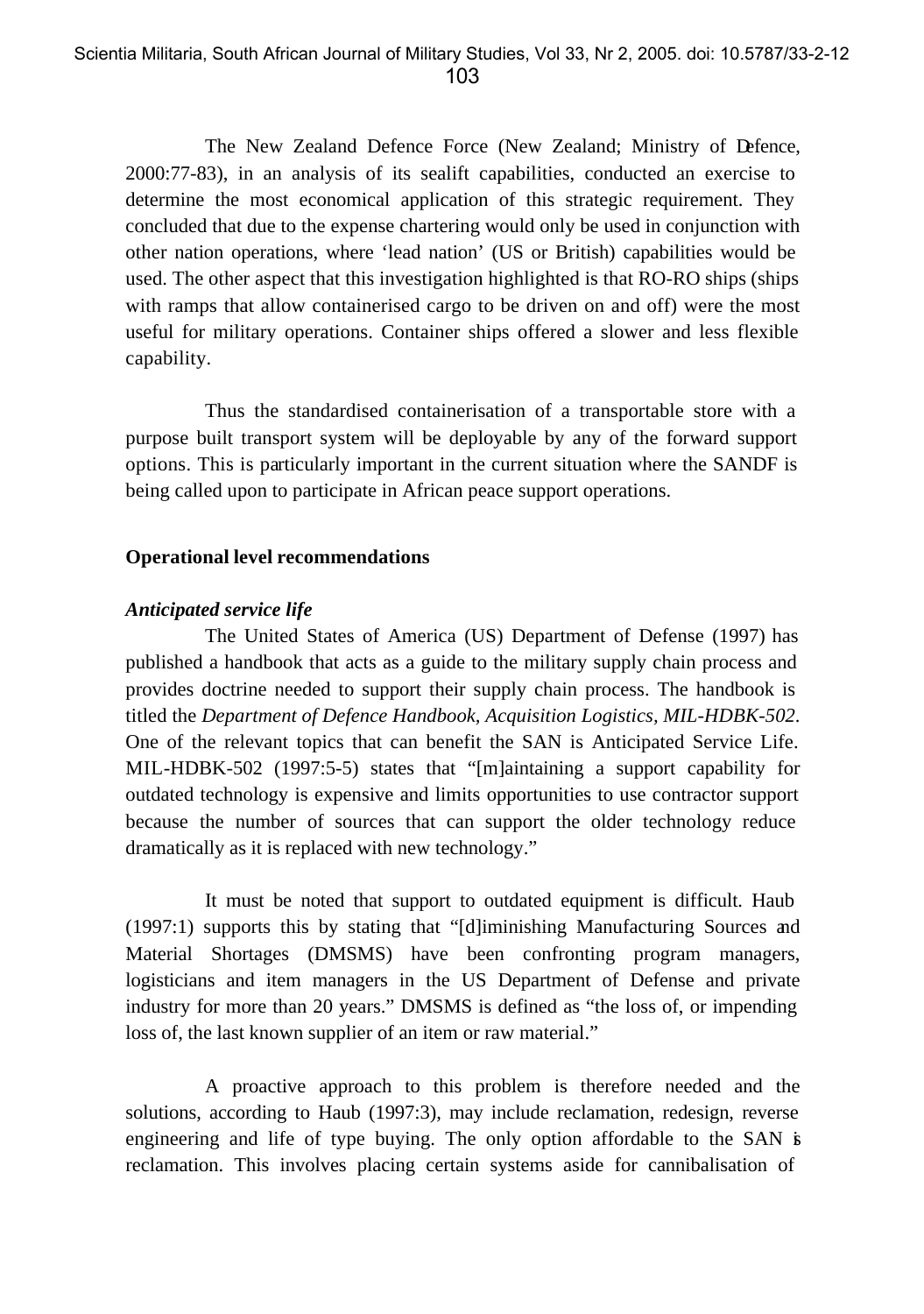spares. It is recommended that the SAN considers the aspect of anticipated service life and opts for reclamation as a possible solution.

# *Commercial equipment supportability*

The MIL-HDBK-502 (1997:6-22) indicates that the US Department of Defense is adopting new business practices and that it is shifting away from development and towards commercial procurement. The reason for this is that offthe-shelf items developed for the commercial market frequently meet the needs of the Department of Defense. The challenge with this, however, is that the long-term supportability of these items is much more problematic. "Since commercial items will probably be used in harsher environments than those for which they were developed, kept in service longer than intended by the commercial developer, and required to interface with other systems, the logistical implications of using commercial items need careful scrutiny."

This statement indicates the importance of obtaining a balance between military items and commercial items. The SAN is better suited to commercial-offthe-shelf (COTS) items as the organisation does not have the financial power to support purpose-designed equipment and many off-the-shelf items developed for commercial use do meet the needs of the Department of Defence. COTS items are also cheaper and more readily available.

# *Outsourcing*

Outsourcing occurs when specialist suppliers are used to perform activities within the supply chain. The result can be a faster reaction to needs or lower costs with higher value added. Johnson (1997:13) states that "around the world, companies of all shapes and sizes and all types of industries are coming to terms with new ways of doing business of which outsourcing is an ever-increasing part." Johnson lists several beneficial reasons for outsourcing. Two of his reasons, which can contribute value to the SAN, are that it:

- ? Reduces operating costs; implying that others may have the structures to perform the job more effectively.)
- ? Make capital funds available; i.e. it reduces the need to invest capital funds in non-core business functions. This makes capital funds more available for core areas.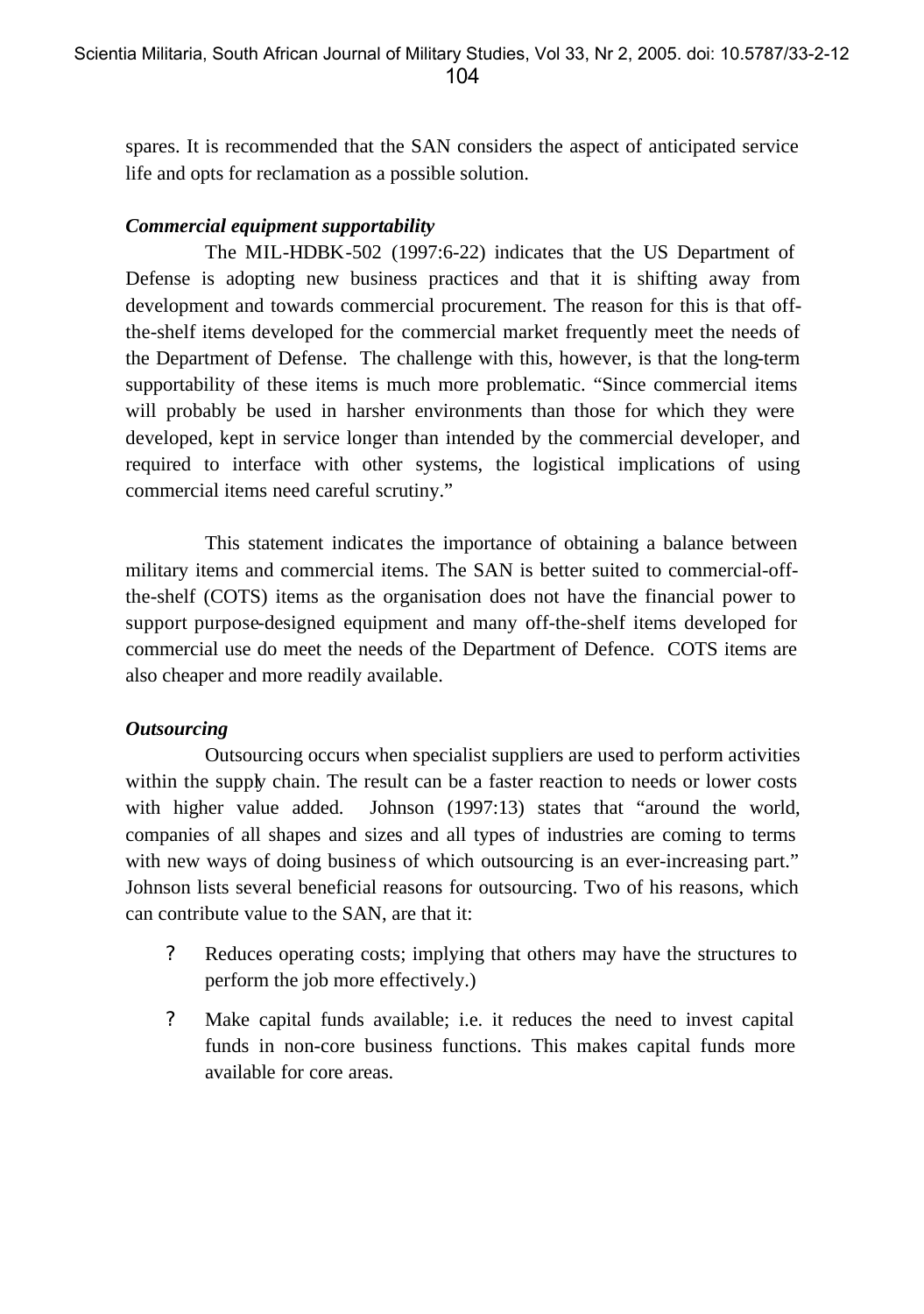Outsourcing should therefore be considered as an enhancement option for the Commodity Management subsection, as there are certain functions that could be better performed by outside contractors.

Johnson (1997:2-4) however warns: "Make sure that whoever you are dealing with in the outsourcing business understands clearly your definitions otherwise major confusion can arise." He further warns that one should "never sign an outsourcing agreement without considering carefully the longer term implications – too many have, to their regret."

#### **Tactical level recommendations**

#### *Repair as source of supply*

The Royal Australian Navy runs a logistics support doctrine similar to the SAN, which is called Readiness Based Sparing (RBS). According to Sanders (1992:61), RBS focuses on equipment readiness and the initial project has been used in support of its Seahawk programme. RBS aims at achieving stock level maintenance at each of the depot facilities in the supply and maintenance hierarchy, in order to satisfy the target operational availability set for the Seahawk. These stock levels include items at the organisational level, for immediate removal and replacement, items of spares for the repair lines and items at the depot level to minimise the risk of stock-outs.

The driving philosophy behind RBS, according to Sanders (1992:64), is that "repair is the preferred source of replenishment", because procurement is more costly and time-consuming. This applies to larger repairable items and the shorter the turnaround time (time from non-availability to availability), the shorter the average logistics delay will become. The challenge, however, is that if there are no spare parts for these indentured items, the turnaround time for the item will increase and ultimately the readiness of the aircraft is reduced.

The SAN doctrine regarding the level of maintenance and repair is currently not specified. It is clear from the RBS approach that more weight needs to be allocated to the repair process as a means of provisioning as this will ensure a higher level of readiness. RBS links closely to the aspect of mission frequency, but is more commodity-focused, as it includes items that can be repaired as a source of supply. RBS can achieve great cost savings to the SAN, which is important in today's financially restricted environment.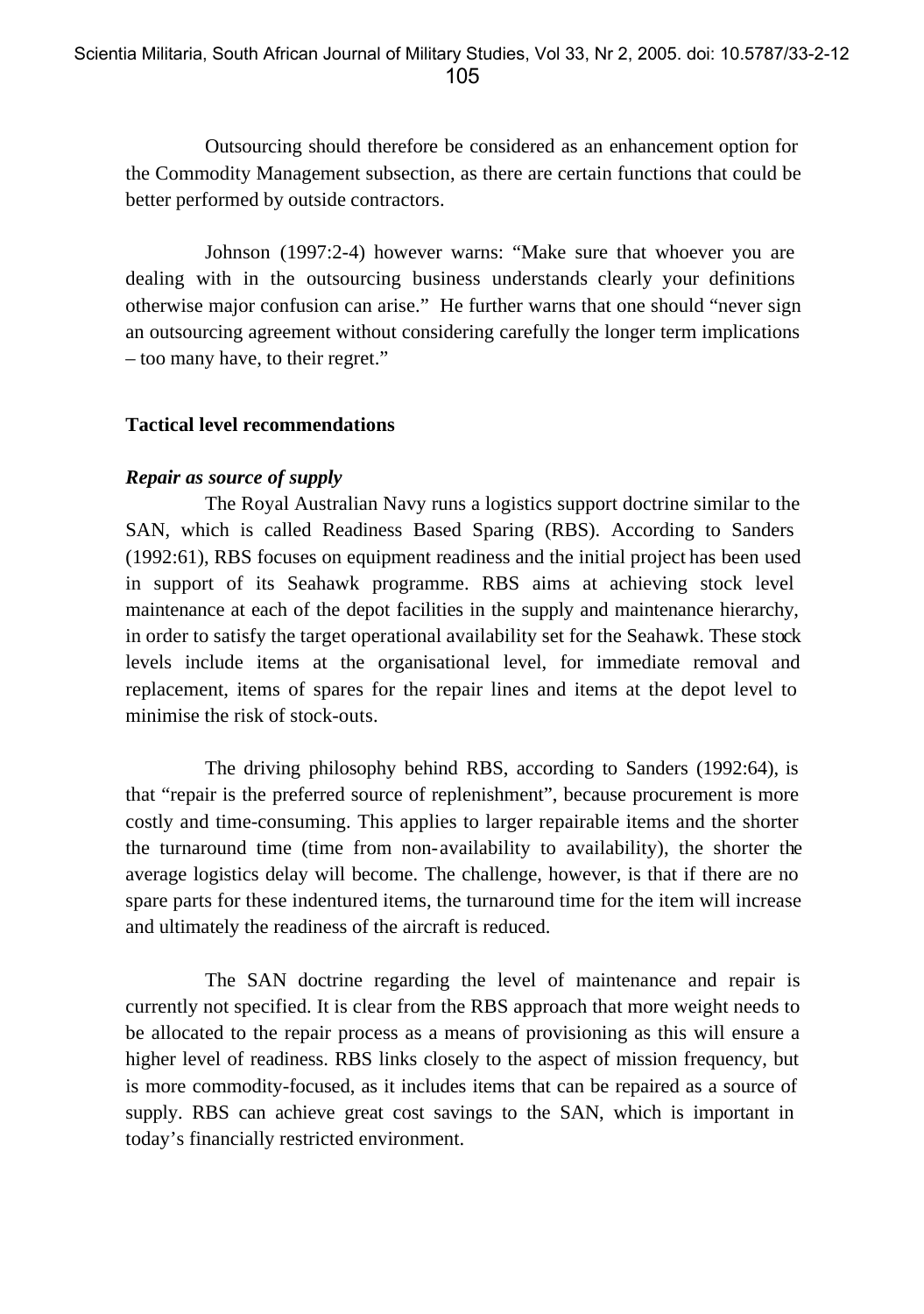It is recommended that the repair authority should be part of the CMs' domain. This will enable CMs to give greater attention to repair items as a source of supply.

# *Life Cycle Costing*

Life Cycle Costing (LCC) provides a useful tool in the planning of provisioning as it involves "Womb to Tomb" costing, which takes the full cost into consideration. This involves pre-acquisition costs, acquisitions costs, operating costs, maintenance costs, downtime costs and disposal costs.

Chadwick and Rajagopal (1995:75) believe that "from nuclear power stations to humble photocopiers, owners have discovered that no procurement decision should be taken on purchase price alone." From their statement, one realises that the total LCC must be considered right from purchase to sustainability to disposal of the equipment. The Minister of State for the British Armed Forces, Adam Ingram (2002:58) ,supports this sentiment by stating that it must be plain that affordability is not simply about buying equipment with the lowest up -front cost. Rather, the focus must be on the true cost of the equipment, which includes the cost of, for example, logistics support, training and maintenance support over the equipment's whole in-service life. He further states that "whole-life costing gives the Ministry of Defence understanding of the full cost of owning and supporting equipment to inform our decision-making process."

CMs need to adjust their mindset to evaluating the whole-life cost of commodities and not just the initial lowest up front cost. This has an enormous impact on the decision-making function of striking a balance between quality, total cost, timeliness, control and accountability.

# *Critical replenishment procedure*

Van Rensburg (2003), when interviewed, stated that P&O Nedlloyd makes use of a critical replenishment procedure. Critical replenishment takes place when a spare is not kept onboard, but is urgently required. The ship forwards the purchase order request to head office, stating the part number indicated in the onboard manual. The head office technical team verifies the requirement and authorises the procurement. The sourcing of the item will be as wide as possible (global), and may even involve it being obtained from a competitor or other intermediaries if not available at the manufacturer.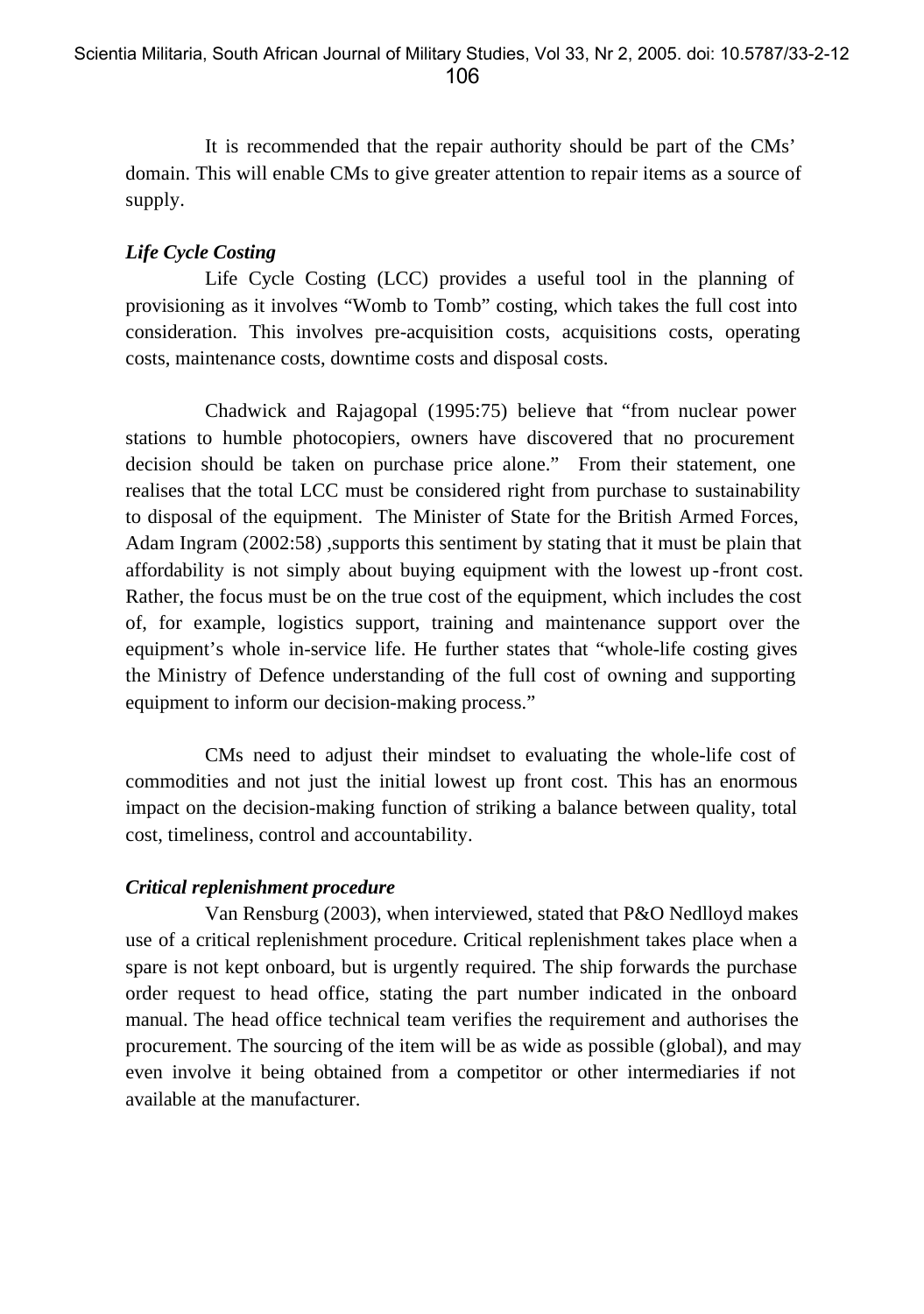The required item is then air freighted to the next port where the vessel is to dock. The local operations office of P&O Nedlloyd is informed of the incoming item along with any special transport or lifting requirements. The local operations office will collect the item from the airport and deliver it to the vessel. The items are normally custom-cleared prior to arrival. The required transport and handling equipment, for example, a flat bed truck, cranes, and forklifts will be hired. The current delivery time from Cape Town International Airport to the dock is 45 minutes. If the ship is at anchor then additional special transport and lifting equipment, such as a launch and a helicopter, may be required.

According to Cupido (2004) of the BSO, the SAN currently has no approved and documented procedure in place to deal with urgent requirements above the petty cash limit. He believes that there should be some form of a Standard Operating Procedure in place to accommodate the many emergency requirements above the petty cash limit. A crisis management system to deal with stock-outs over the petty cash limit will greatly benefit the SAN as stock levels are constantly reducing due to financial constraints. This means that more and more stock out situations will occur in the future. As the provisioning process, using the routine cycle, takes many months to fulfil, end users must be provided with, and trained on, a standing procedure to notify CMs of the importance of particular requirements. CMs will then be able to process the request using the emergency purchase channel.

### **Conclusion**

SAN CMs need new and innovative ways of achieving effective supply support to their customers. A look at international trends and what other organisations are doing, presents supply support options that can help in formulating an effective commodity management process. This process must be clearly defined, visible and comprehensible.

Commodity management options should be divided into four categories: the national strategic level; the military strategic level; the operational level; and the tactical level. The reason for this is due to the level at which the change or decision can be authorised.

The implementation of any of the proposed recommendations promises to lead to an enhancement in the supply support activities carried out by CMs. A combination of approved recommendations should lead to the formulation of an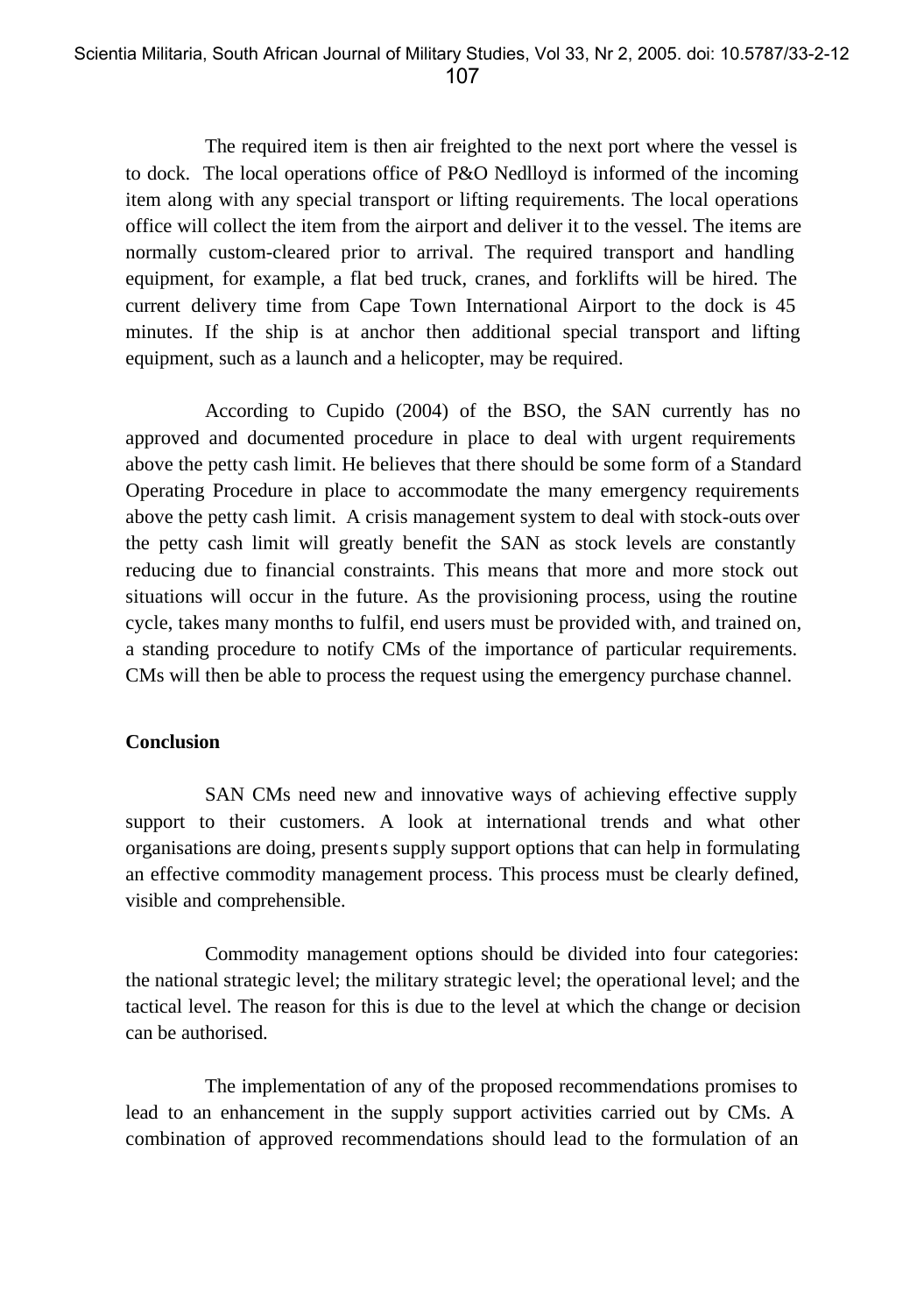effective commodity management process that will enhance end-user service delivery, utilising less funds and with a reduced staff requirement.

#### **References**

Blackham, J. 2002. Driving down equipment costs: The customer's needs. *Royal United Services Institute Journal*, 147(2):62-66, April.

Chadwick, T. & Rajagopal, S. 1995. *Strategic supply management: An implementation toolkit.* Oxford: Butterworth-Heinemann.

Cupido, S. 2004. Interview with BSO provisioning supervisor on 8 April 2004, Simon's Town.

Dobler, D. & Burt, D. 1996*. Purchasing and supply management: text and cases*. Sixth edition. New York: McGraw-Hill.

Haub, F. 1997. Managing material shortages the USN way. *Jane's International Defense Review Extra*, 12(9):1-8, September.

Hughes, J., Ralf, M. & Michels, B. 1998. *Transform your supply chain: releasing value in business.* London: International Thomson Business Press.

Ingram, A. 2002*.* Driving down equipment costs: the view from government. *Royal United Services Institute Journal*, 147(2):56-60, April.

Johnson, M. 1997. *Outsourcing – in brief*. Oxford: Butterworth- Heinemann.

New Zealand; Ministry of Defence – Manatu Kaupapa Waonga. 2000. *Sealift.*  http://www.defence.govt.nz/public\_docs/landforce.pdf [01 June 2004].

Sanders, R. 1992. Royal Australian Navy readiness based sparing. *Naval Engineers Journal*: 61-68, November. (Presented at the 1991 Logistics Symposium, 12-14 March 1991, San Diego, California.)

South African Navy. 2000. *General Publication SANGP1D*. Simon's Town: Naval Publications Unit.